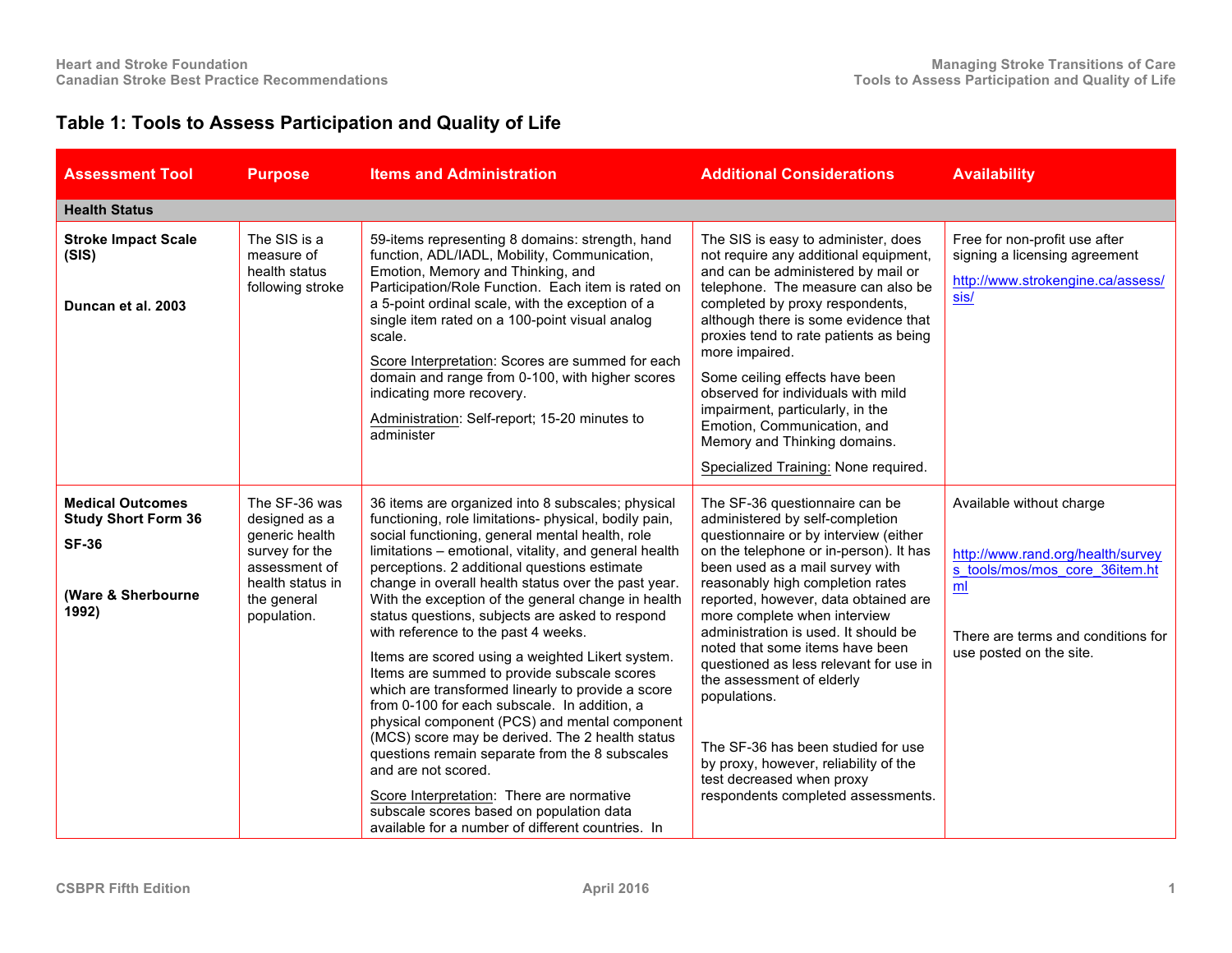| <b>Assessment Tool</b>                                                     | <b>Purpose</b>                                                                               | <b>Items and Administration</b>                                                                                                                                                                                                                                                                                            | <b>Additional Considerations</b>                                                                                                                                                                                                  | <b>Availability</b>                                                    |
|----------------------------------------------------------------------------|----------------------------------------------------------------------------------------------|----------------------------------------------------------------------------------------------------------------------------------------------------------------------------------------------------------------------------------------------------------------------------------------------------------------------------|-----------------------------------------------------------------------------------------------------------------------------------------------------------------------------------------------------------------------------------|------------------------------------------------------------------------|
|                                                                            |                                                                                              | addition, component scores have also been<br>standardized with a mean of 50 and a standard<br>deviation of 10.                                                                                                                                                                                                             | Specialized training: None required.                                                                                                                                                                                              |                                                                        |
|                                                                            |                                                                                              | Administration: Approx. 10 minutes. Self-report or<br>by interview.                                                                                                                                                                                                                                                        |                                                                                                                                                                                                                                   |                                                                        |
| <b>Participation/Extended Activities of Daily Living</b>                   |                                                                                              |                                                                                                                                                                                                                                                                                                                            |                                                                                                                                                                                                                                   |                                                                        |
| <b>Assessment of Life</b><br>Habits (LIFE-H 3.1)                           | The LIFE-H is a<br>measure of the<br>accomplishment<br>of daily activities                   | 77-items representing 12 domains. Items are<br>rated on two-scales: 1) level of difficulty/type of<br>assistance required (10-point ordinal scale) and 2)<br>satisfaction with performance (5-point ordinal                                                                                                                | The LIFE-H is easy to administer and<br>does not require specialized<br>equipment.                                                                                                                                                | Available for purchase by request<br>http://www.strokengine.ca/assess/ |
| Fougeyrollas et al. 2001                                                   | and social roles.                                                                            | scale).<br>Score Interpretation: Scores are summed and<br>presented as an average of items answered, with<br>lower scores indicating less optimal subjective<br>participation. Ratings on the Satisfaction with<br>Performance scale are not included as part of the<br>total score.                                       | The scale is not available for free, is<br>somewhat lengthy, and some<br>concern has been expressed<br>regarding ceiling effects in patients<br>with mild stroke (Rochette et al.<br>2007).<br>Specialized Training: Recommended. | lifeh/                                                                 |
|                                                                            |                                                                                              | Administration: self-report; 20-30 minutes to<br>administer.                                                                                                                                                                                                                                                               |                                                                                                                                                                                                                                   |                                                                        |
| <b>Frenchay Activities</b><br>Index (FAI)<br>(Holbrook & Skilbeck<br>1983) | The FAI<br>provides an<br>assessment of a<br>broad range of<br>activities<br>associated with | The FAI contains 15 items or activities that can be<br>separated into 3 factors; domestic chores,<br>leisure/work and outdoor activities. The frequency<br>with which each item or activity is undertaken over<br>the past 3 or 6 months (depending on the nature<br>of the activity) is assigned a score of $1 - 4$ where | Simple and brief. Well suited to use in<br>most clinical settings. However, lack<br>of standardized guidelines for<br>administration or interpretation may<br>reduce comparability between<br>settings, groups or studies.        | Free of charge<br>http://www.strokengine.ca/assess/<br>fai/            |
|                                                                            | everyday life.                                                                               | a score of 1 is indicative of the lowest level of<br>activity.<br>Score Interpretation: Summed scores range from<br>15-60.                                                                                                                                                                                                 | The FAI extends information about<br>function along the ADL continuum in<br>terms of item difficulty. It should be<br>noted that FAI scores may be<br>influenced by both gender and age.                                          |                                                                        |
|                                                                            |                                                                                              |                                                                                                                                                                                                                                                                                                                            | The FAI is suitable for use with proxy<br>respondents. The scale is based on<br>behaviour and the emphasis placed                                                                                                                 |                                                                        |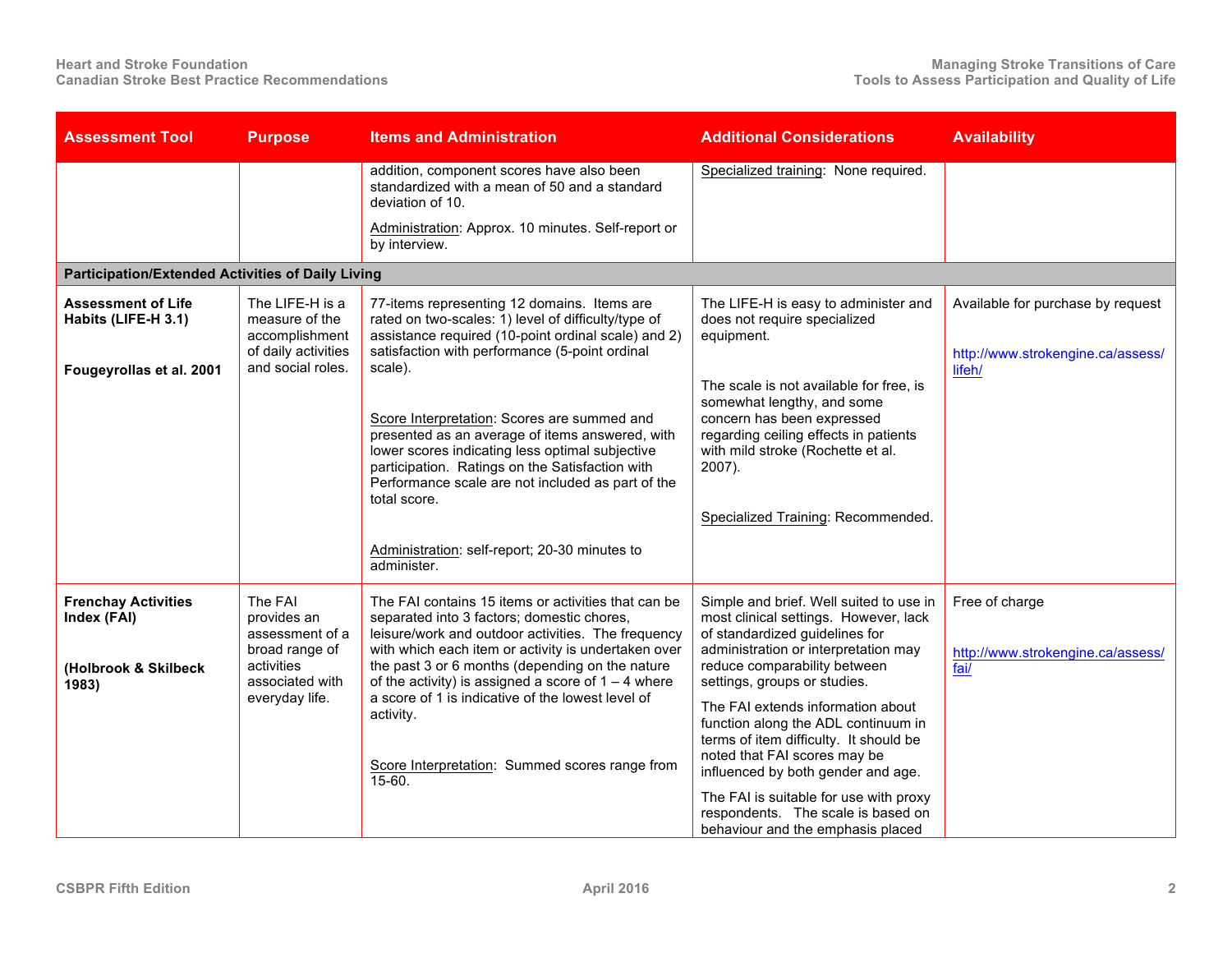| <b>Assessment Tool</b>                                                         | <b>Purpose</b>                                                                                                      | <b>Items and Administration</b>                                                                                                                                                                                                                                                                                                   | <b>Additional Considerations</b>                                                                                                                                                                                                                                                   | <b>Availability</b>                                                                      |
|--------------------------------------------------------------------------------|---------------------------------------------------------------------------------------------------------------------|-----------------------------------------------------------------------------------------------------------------------------------------------------------------------------------------------------------------------------------------------------------------------------------------------------------------------------------|------------------------------------------------------------------------------------------------------------------------------------------------------------------------------------------------------------------------------------------------------------------------------------|------------------------------------------------------------------------------------------|
|                                                                                |                                                                                                                     | Administration: 5 minutes or less. Self-report or<br>interview.                                                                                                                                                                                                                                                                   | on frequency rather than quality of<br>activity. This reduces elements of<br>subjectivity which can undermine<br>reliability of proxy assessment.                                                                                                                                  |                                                                                          |
|                                                                                |                                                                                                                     |                                                                                                                                                                                                                                                                                                                                   | Specialized Training: None required.                                                                                                                                                                                                                                               |                                                                                          |
| <b>London Handicap Scale</b><br>(LHS)<br>Harwood & Gompetz,<br>1994            | The LHS is a<br>measure of the<br>degree of<br>disadvantage<br>perceived by an<br>individual as the<br>result of an | 6-items, each representing a single dimension:<br>Mobility, Physical Independence, Occupation,<br>Social Integration, Orientation, and Economic Self<br>Sufficiency. Reponses are rated on a 6-point<br>ordinal scale relating to the degree of perceived<br>disadvantage.                                                        | LHS appears to facilitate the<br>assessment of 'participation', though<br>response statements span all<br>domains of the ICF. Statements that<br>describe body functions are typically<br>associated with greater degrees of<br>restriction in participation                       | Free<br>http://www.rehabmeasures.org/Lis<br>ts/RehabMeasures/DispForm.asp<br>$x?$ ID=929 |
|                                                                                | illness/handicap.                                                                                                   | Score Interpretation: The LHS provides a profile<br>of handicap based on the responses within each<br>of the 6 dimensions as well as a weighted total<br>handicap score. This overall weighted score<br>should be interpreted as an estimate of the<br>desirability of the health state described by the<br>respondent's profile. | (Perenboom and Chorus 2003).<br>The LHS is brief, easy to administer<br>and does not require any specialized<br>equipment. It can be administered<br>via mail or completed by a proxy<br>respondent.                                                                               |                                                                                          |
|                                                                                |                                                                                                                     | Scale weights are used to calculate total scores,<br>which range from 0 to 1.0, with lower scores<br>indicating more disability.<br>Administration: Self-report; approximately 5<br>minutes to administer                                                                                                                         | Use of a weighted scale makes<br>calculation of total scores relatively<br>arduous, as compared to other<br>measures. More independent<br>research is required to assess the<br>psychometric properties of the LHS<br>(Salter et al. 2012).<br>Specialized Training: Not required. |                                                                                          |
| <b>Reintegration to Normal</b><br>Living Index (RNLI)<br>Wood-Dauphinee et al. | The RNLI is a<br>measure of<br>reintegration to<br>normal activities<br>following illness                           | 11 declarative statements rated by respondents<br>on a 10cm visual analogue scale.<br>Score Interpretation: Summed scores are reported<br>as a percentage out of 100, with lower scores                                                                                                                                           | The tool focuses on the perception of<br>the individual with regard to personal<br>capability and/or autonomy. It may<br>be considered a person-centred<br>assessment of re-integration.                                                                                           | Free<br>http://www.strokengine.ca/assess/<br>rnli/                                       |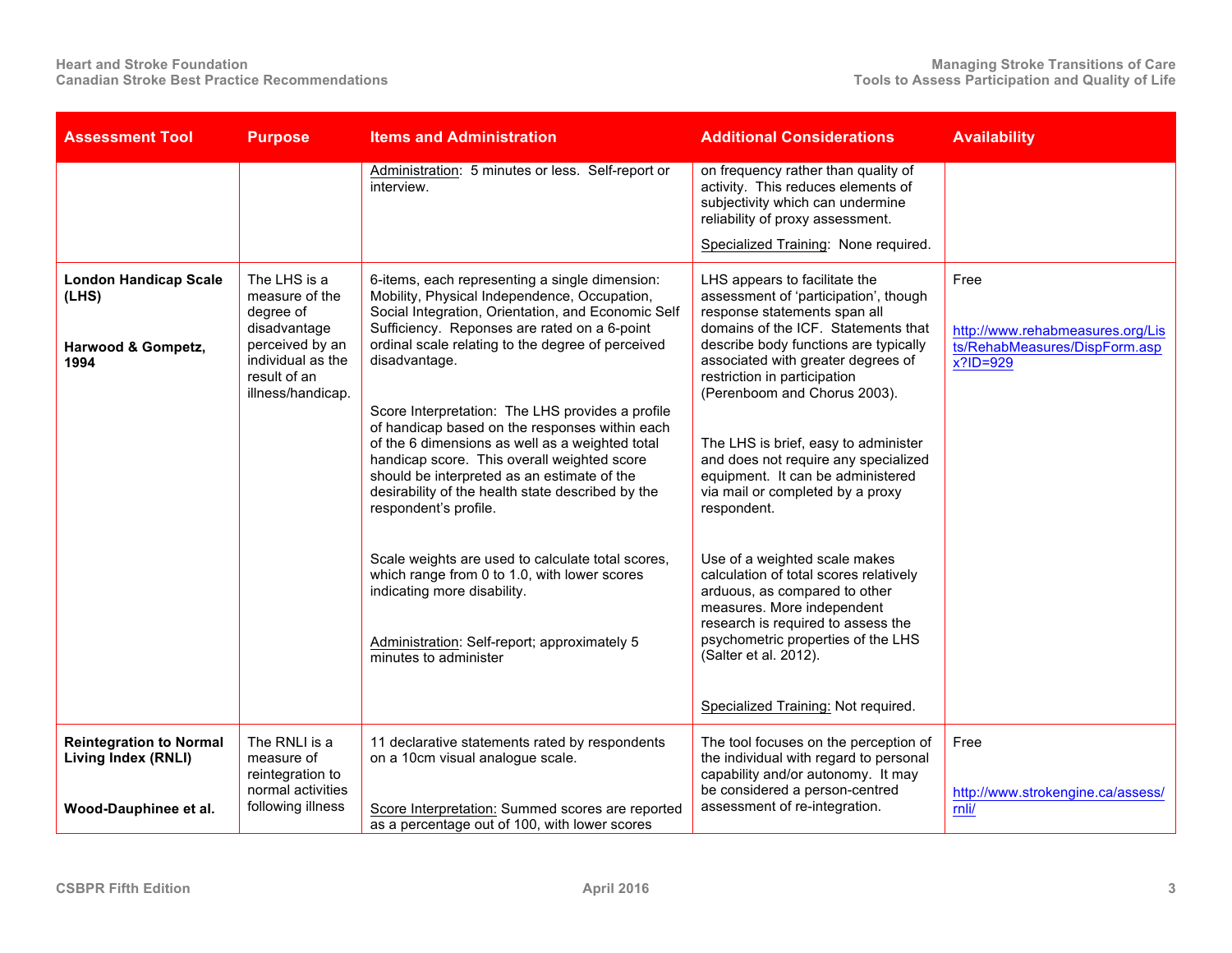| <b>Assessment Tool</b>                                                 | <b>Purpose</b>                                                     | <b>Items and Administration</b>                                                                                                                                                                                                                                                                                                                                                                                                                                                                                                                                                                    | <b>Additional Considerations</b>                                                                                                                                                                                                                                                                                                                                                                                                                                                                                         | <b>Availability</b>                                       |
|------------------------------------------------------------------------|--------------------------------------------------------------------|----------------------------------------------------------------------------------------------------------------------------------------------------------------------------------------------------------------------------------------------------------------------------------------------------------------------------------------------------------------------------------------------------------------------------------------------------------------------------------------------------------------------------------------------------------------------------------------------------|--------------------------------------------------------------------------------------------------------------------------------------------------------------------------------------------------------------------------------------------------------------------------------------------------------------------------------------------------------------------------------------------------------------------------------------------------------------------------------------------------------------------------|-----------------------------------------------------------|
| 1988                                                                   | of trauma.                                                         | indicating poorer perceptions of reintegration.<br>Scores can also be calculated for Daily<br>Functioning and Perceptions of Self subscales.<br>Administration: Self-report; approximately 10<br>minutes to administer.                                                                                                                                                                                                                                                                                                                                                                            | Quick, easy to administer, and does<br>not require any additional equipment.<br>The visual analogue response format<br>may not be appropriate for use with<br>some stroke patients (e.g., those with<br>neglect or visuospatial deficits).<br>Concern has been expressed<br>regarding the use of proxy<br>respondents (Tooth et al. 2003).<br>Specialized Training: Not required.                                                                                                                                        |                                                           |
| <b>Health-related Quality of Life</b>                                  |                                                                    |                                                                                                                                                                                                                                                                                                                                                                                                                                                                                                                                                                                                    |                                                                                                                                                                                                                                                                                                                                                                                                                                                                                                                          |                                                           |
| <b>EuroQol Quality of Life</b><br>Scale (EQ-5D)<br>EuroQol Group, 1990 | The EQ-5D is a<br>measure of<br>health-related<br>quality of life. | Part 1 consists of 5 domains: Mobility, Self-care,<br>Usual Activities, Pain/Discomfort, and<br>Anxiety/Depression. For each domain,<br>respondents are asked to indicate which 1 of 3<br>statements best describes their current health<br>state. Part 2 consists of a 100 cm visual analog<br>scale representing "your own health state today."<br>Score Interpretation: Weights are applied to<br>calculate a summary index score, which range<br>from 0 to 1, with higher scores indicating more<br>quality of life.<br>Administration: Self-report; approximately 3<br>minutes to administer. | The EQ-5D is short, easy to<br>administer, and does not require any<br>specialized equipment. The measure<br>can be administered in person or by<br>mail<br>Although the EQ-5D can be<br>completed by a proxy respondent,<br>decreased reliability has been<br>reported (Dorman et al. 1998).<br>Patient-proxy agreement rates have<br>also been reported to be low on the<br>more subjective domains (e.g.,<br>anxiety/depression, and<br>pain/discomfort) (Picard et al. 2004).<br>Specialized Training: Not required. | Licensing fees may be required<br>http://www.euroqol.org/ |
| <b>Stroke Specific Quality</b><br>of Life Scale (SS-QOL)               | The SS-QOL is<br>a measure of                                      | 49-items representing 12 domains: energy, family<br>roles, language, mobility, mood, personality, self-                                                                                                                                                                                                                                                                                                                                                                                                                                                                                            | Quick, easy to administer, and does<br>not require any additional equipment.                                                                                                                                                                                                                                                                                                                                                                                                                                             | Free                                                      |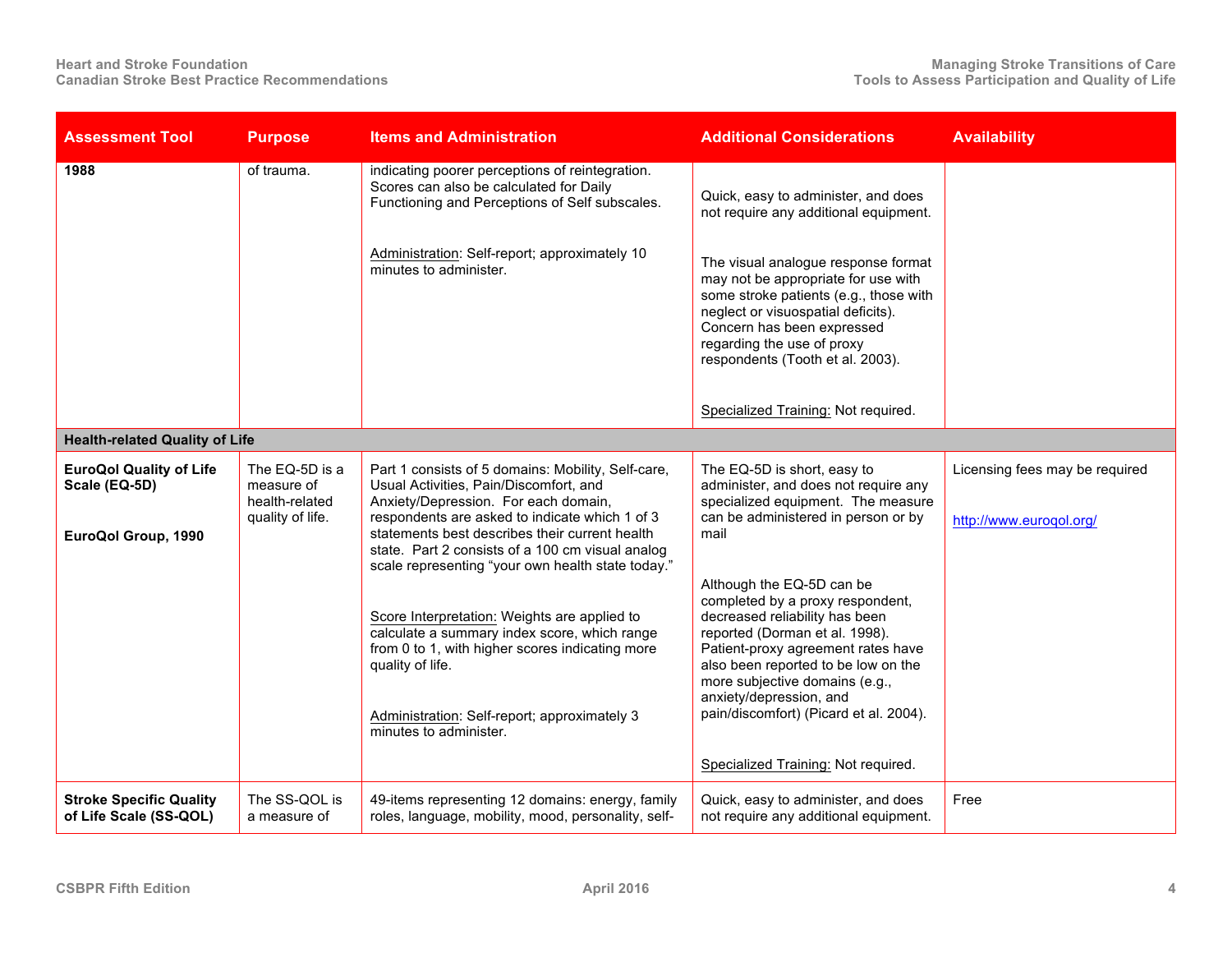| <b>Assessment Tool</b>                                                                            | <b>Purpose</b>                                                                  | <b>Items and Administration</b>                                                                                                                                                                                                                                                                                                                                                                                                                                                                                                                                                                                                                                                                | <b>Additional Considerations</b>                                                                                                                                                                                                                                                                                                                  | <b>Availability</b>                                                                        |
|---------------------------------------------------------------------------------------------------|---------------------------------------------------------------------------------|------------------------------------------------------------------------------------------------------------------------------------------------------------------------------------------------------------------------------------------------------------------------------------------------------------------------------------------------------------------------------------------------------------------------------------------------------------------------------------------------------------------------------------------------------------------------------------------------------------------------------------------------------------------------------------------------|---------------------------------------------------------------------------------------------------------------------------------------------------------------------------------------------------------------------------------------------------------------------------------------------------------------------------------------------------|--------------------------------------------------------------------------------------------|
| Williams et al. 1999                                                                              | health-related<br>quality of life.                                              | care, social roles, thinking, upper extremity<br>function, vision, and work/productivity. Items are<br>rated on a 5-point ordinal scale.<br>Score Interpretation: Summation yields a total<br>score ranging from 49 to 245, with higher scores<br>indicating better functioning. Subscale scores can<br>also be calculated.                                                                                                                                                                                                                                                                                                                                                                    | The SS-QOL can be completed by<br>proxy respondents; however,<br>agreement rates have been reported<br>to be weaker for items that are more<br>subjective as compared to those that<br>are more observable (Williams et al.<br>2000). Some concern has been<br>expressed regarding floor and ceiling<br>effects (Czechowsky & Hill, 2002).        | http://www.strokengine.ca/assess/<br>ssgol/                                                |
|                                                                                                   |                                                                                 | Administration: Self-report; approximately 10-15<br>minutes to administer.                                                                                                                                                                                                                                                                                                                                                                                                                                                                                                                                                                                                                     | Specialized Training: Not required.                                                                                                                                                                                                                                                                                                               |                                                                                            |
| <b>Stroke-Adapted</b><br><b>Sickness Impact Profile</b><br>(SA-SIP-30)<br>Van Straten et al. 1997 | The SA-SIP-30<br>is a measure of<br>health-related<br>quality of life           | 30-items representing 8 domains: Body Care and<br>Movement, Social Interaction, Mobility,<br>Communication, Emotional Behavior, Household<br>Management, Alertness Behavior, and<br>Ambulation. Respondents are asked to mark<br>"yes" for each item that is descriptive of the impact<br>of illness on their daily life.<br>Score Interpretation: Items are weighted,<br>summed, and expressed as a percentage, with<br>higher scores indicating less quality of life.<br>Subscale cores can also be calculated. The scale<br>authors have suggested a cut-off score of >33 as<br>being indicative of poor health.<br>Administration: Self-report; approximately 10<br>minutes to administer. | The SA-SIP-30 is much shorter and<br>easier to administer than the original<br>136-item scale. However, evidence<br>suggests that the shorter version may<br>not perform as well when used with<br>patients with more severe stroke (van<br>Straten et al. 1997).<br>No specialized equipment is required.<br>Specialized Training: Not required. | Free<br>http://www.strokengine.ca/assess/<br>sasip30/                                      |
| <b>Assessment of Caregiver Burden</b>                                                             |                                                                                 |                                                                                                                                                                                                                                                                                                                                                                                                                                                                                                                                                                                                                                                                                                |                                                                                                                                                                                                                                                                                                                                                   |                                                                                            |
| <b>Bakas Caregiving</b><br><b>Outcomes Scale</b>                                                  | Assesses<br>adaptation to<br>caregiving in<br>informal carers<br>of individuals | Originally a 10 item scale, the 15-item version is<br>used more often. Items reflect changes in social<br>functioning, subjective well-being and perceived<br>health attributable to fulfilling the role of informal<br>carer. Each item is rated on a 7-point Likert scale                                                                                                                                                                                                                                                                                                                                                                                                                    | Assesses both the positive and<br>negative aspects of the caregiving<br>role. Emphasis is placed on the<br>subjective, social aspects of change                                                                                                                                                                                                   | The 15-Item BCOS is<br>available upon request from Dr<br>Tamilyn Bakas (Bakas et al. 2006) |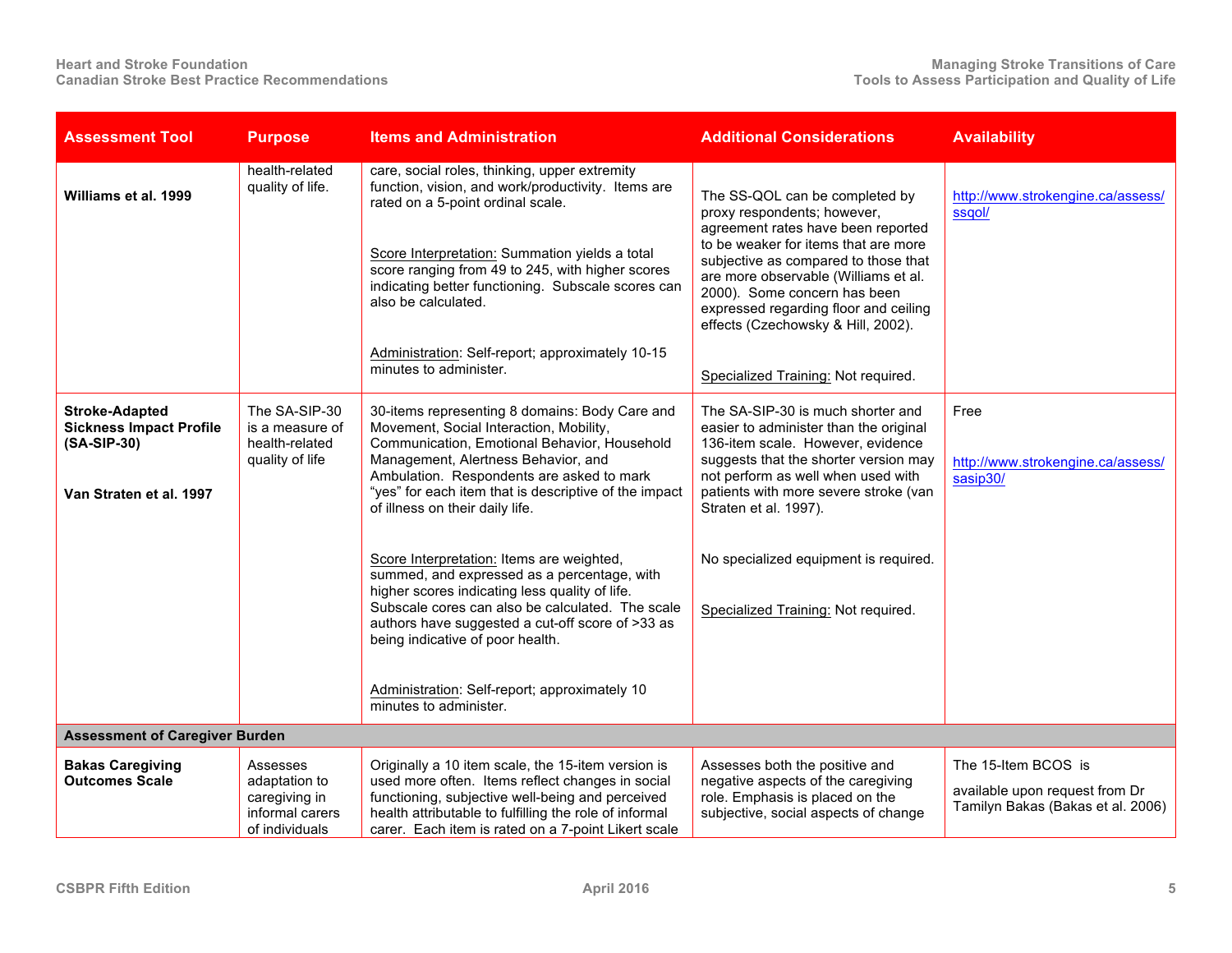| <b>Assessment Tool</b>                           | <b>Purpose</b>                                                                                                                                                                       | <b>Items and Administration</b>                                                                                                                                                                                                                                                                                                                                                                                 | <b>Additional Considerations</b>                                                                                                                                                                                                                                           | <b>Availability</b>                                                                       |
|--------------------------------------------------|--------------------------------------------------------------------------------------------------------------------------------------------------------------------------------------|-----------------------------------------------------------------------------------------------------------------------------------------------------------------------------------------------------------------------------------------------------------------------------------------------------------------------------------------------------------------------------------------------------------------|----------------------------------------------------------------------------------------------------------------------------------------------------------------------------------------------------------------------------------------------------------------------------|-------------------------------------------------------------------------------------------|
| (Bakas et al. 1999, 2006)                        | with stroke.                                                                                                                                                                         | ranging from -3 (changed for the worst) to $+3$<br>(changed for the best).                                                                                                                                                                                                                                                                                                                                      | associated with caregiving.                                                                                                                                                                                                                                                |                                                                                           |
|                                                  |                                                                                                                                                                                      | Scores and interpretation: Item scores<br>transformed to 1-7, then summed to provide total<br>scale scores ranging from $15 - 105$ .                                                                                                                                                                                                                                                                            | Specialized training: None required                                                                                                                                                                                                                                        |                                                                                           |
|                                                  |                                                                                                                                                                                      | Administration: Self-report. Requires 2-4<br>minutes to complete                                                                                                                                                                                                                                                                                                                                                |                                                                                                                                                                                                                                                                            |                                                                                           |
| <b>Caregiver Strain Index</b><br>(Robinson 1983) | Originally<br>developed as a<br>screening<br>instrument to                                                                                                                           | 13 items rated as yes or no. Positive responses<br>receive 1 point; negative receive no score.                                                                                                                                                                                                                                                                                                                  | Short and simple. Most commonly<br>used scale for the assessment of<br>burden, particularly in research<br>settings.                                                                                                                                                       | Free.<br>Available via:                                                                   |
|                                                  | detect strain<br>(stress) in carers<br>of individuals<br>with hip surgery<br>and heart<br>disease.                                                                                   | Scores and Interpretation: Item scores are<br>summed to create total scores out of a possible<br>13.<br>Administration: Self-report.                                                                                                                                                                                                                                                                            | Although used frequently, its<br>psychometric properties have not<br>been well-studied in populations of<br>individuals with stroke.                                                                                                                                       | http://www.rehabmeasures.org/Lis<br>ts/RehabMeasures/DispForm.asp<br>x?ID=1099            |
|                                                  |                                                                                                                                                                                      |                                                                                                                                                                                                                                                                                                                                                                                                                 | <b>Specialized Training: None</b><br>required.                                                                                                                                                                                                                             |                                                                                           |
| <b>Zarit Burden Interview</b>                    | Measures the<br>degree to which<br>responsibilities                                                                                                                                  | 29-item instrument includes items addressing<br>caregiver health, well-being, finances, social life<br>and the relationship between carer and the                                                                                                                                                                                                                                                               | Shorter 22, 18 and 12-item versions<br>of the interview are also available.<br>The 22-item version is used most                                                                                                                                                            | Free for use in non-funded studies<br>only. Funded research or<br>commercial use requires |
| (Zarit et al. 1980)                              | associated with<br>informal<br>caregiving role<br>have affected<br>health, personal<br>and social well-<br>being. Originally<br>developed to<br>assess carers of<br>individuals with | individual being cared for. 25 questions represent<br>negative aspects of caring; 4 items represent<br>positive aspects. Items are scored on a 5-point<br>Likert scale (0-4). There are no subscales.<br>Scores and Interpretation: Scores for 'negative'<br>items are totaled, then 'positive' items subtracted<br>to create an overall total score. Total scores are<br>intended to reflect degree of burden. | frequently. Scores appear<br>unaffected by age, gender language,<br>marital or employment status,<br>geographic locale suggesting the<br>scale may be acceptable for a variety<br>of assessment populations (Hebert et<br>al. 2000).<br>The Interview examines burden that | purchase/permission.                                                                      |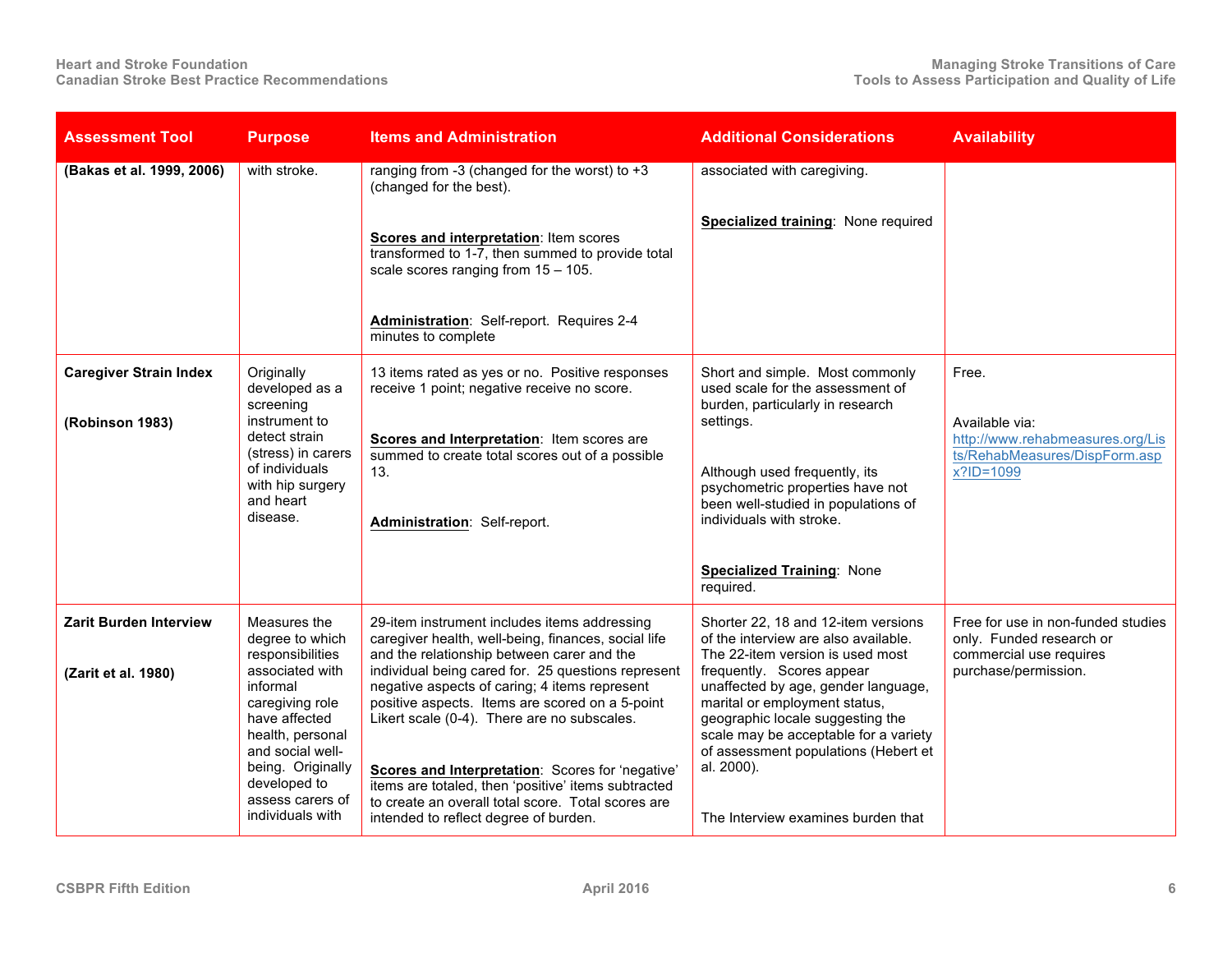| <b>Assessment Tool</b> | <b>Purpose</b> | <b>Items and Administration</b>                                          | <b>Additional Considerations</b>                                                                                                                                 | <b>Availability</b> |
|------------------------|----------------|--------------------------------------------------------------------------|------------------------------------------------------------------------------------------------------------------------------------------------------------------|---------------------|
|                        | dementia.      | Administration: Self-report. Pen and paper or<br>interview-administered. | is associated with both functional and<br>behavioural impairments and with the<br>situation in the home. Items focus on<br>the subjective response of the carer. |                     |
|                        |                |                                                                          | Specialized training: None<br>required.                                                                                                                          |                     |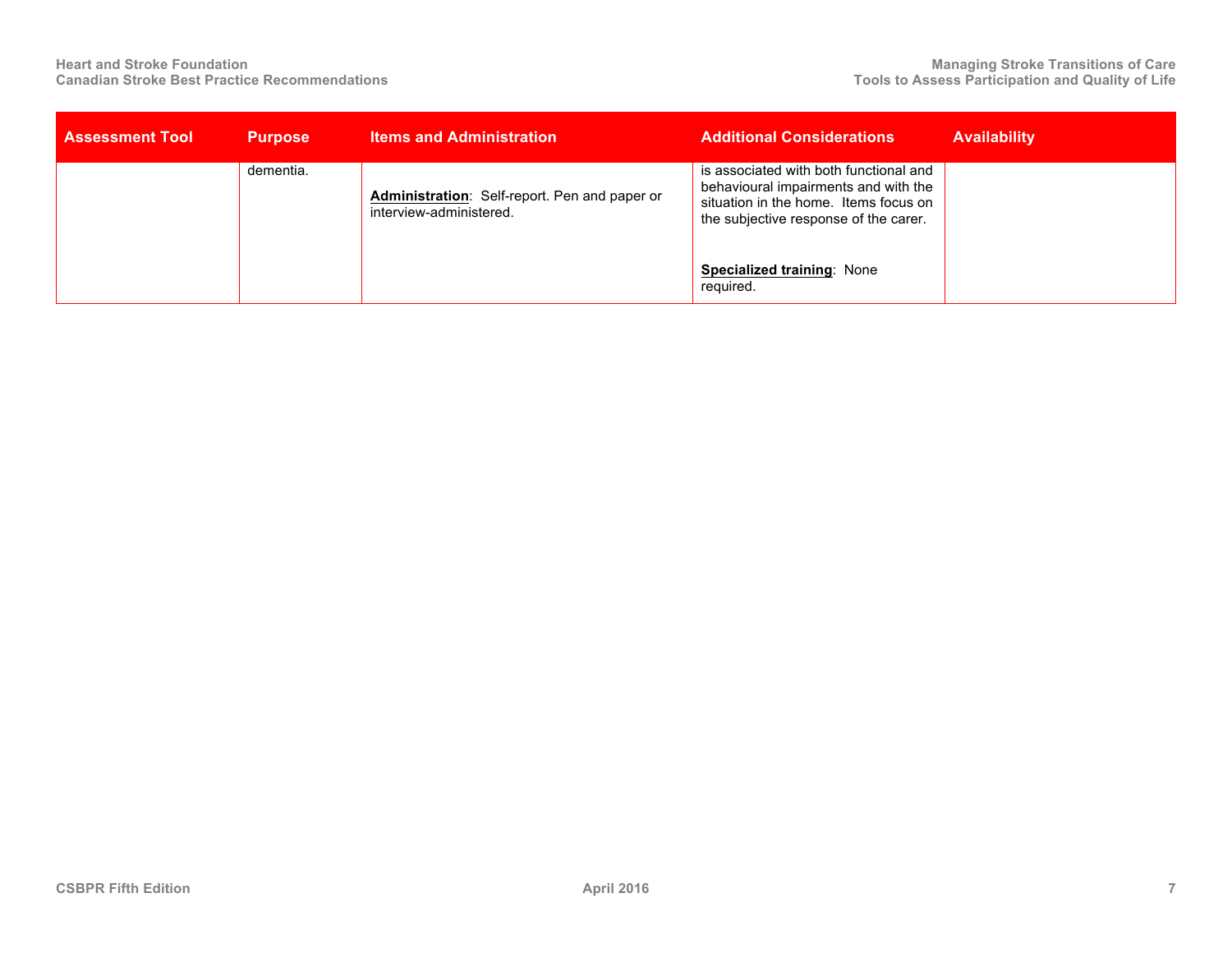## **Reference List**

Andresen E, Gravitt G, Aydelotte M, Podgorski C. Limitations of the SF-36 in a sample to nursing home residents. Age and Ageing. 1999;28:562-566.

Andresen E, Meyers A. Health-related quality of life outcomes measures. Archives of Physical Medicine and Rehabilitation. 2000;81(Suppl 2):S30-S45.

- Appelros P. Characteristics of the Frenchay Activities Index one year after a stroke: a population-based study. Disabil.Rehabil. 2007;29(10):785-790.
- Bakas T. Bakas Caregiving Outcomes Scale. In: Michalos AC, ed. Encyclopaedia of Quality of Life and Well-Being Research Dordrecht: Springer Science and Business Media; 2014.
- Bakas T, Champion V. Development and psychometric testing of the Bakas Caregiving Outcomes Scale. Nurs Res. 1999;48(5):250-259.

Bakas T, Champion V, Perkins SM, Farran CJ, Williams LS. Psychometric testing of the revised 15-item Bakas Caregiving Outcomes Scale. Nurs Res. 2006;55(5):346-355.

Brazier J, Harper R, Jones N, et al. Validating the SF-36 health survey questionnaire: new outcome measure for primary care. BMJ. 1992;305:160-164.

Brazier JE, Walters SJ, Nicholl JP, Kohler B. Using the SF-36 and the Euroqol on an elderly population. Quality of Life Research. 1996;5:195-204.

Cardol M, Brandsma JW, de Groot IJM, van den Bos GAM, de Haan RJ, de Jong BA. Handicap questionnaires: what do they assess? Disability and Rehabilitation. 1999;21(3):97-105.

Czechowsky D, Hill MD. Neurological Outcome and Quality of Life after Stroke due to Vertebral Artery Dissection. Cerebrovascular Diseases 2002;13:192-197.

- Deeken JF, Taylor KL, Mangan P, Yabroff KR, Ingham JM. Care for the Caregivers: A Review of Self-Report Instruments Developed to Measure the Burden, Needs, and Quality of Life of Informal Caregivers. Journal of Pain and Symptom Management. 2003;26(4):922-953.
- Dorman PJ, Slattery J, Farrell B, Dennis M, Sandercock P, for the United Kingdom Collaborators in the International Stroke Trial (IST). Qualitative comparison of the reliability of health status assessments with the EuroQol and SF-36 questionnaires after stroke. Stroke 1998;29:63-68.

Duncan PW, Bode RK, Lai SM, Perera S. Rasch analysis of a new stroke-specific outcome scale: the Stroke Impact Scale. Arch Phys Med Rehabil 2003;84:950-963.

EuroQol Group. EuroQol – a new facility for the measurement of health-related quality of life. Health Policy 1990;16:199-208.

- Finch E, Brooks D, Stratford PW, Mayo NE. Physical Rehabilitations Outcome Measures. A Guide to Enhanced Clinical Decision-Making. 2nd ed. Toronto, Ontario: Canadian Physiotherapy Association; 2002.
- Fougeyrollas P, Noreau L, St-Michel G. Life Habits measure Shortened version (LIFE-H 3.1). International Network on Disability Creation Process, Lac St Lac St-Charles, Québec, Canada, 2001.

Harwood RH, Rogers A, Dickinson E, Ebrahim S. Measuring handicap: the London Handicap Scale, a new outcome measure for chronic disease. Qual Health Care 1994;3:11-16.

Harwood RH, Ebrahim S. Measuring the outcomes of day hospital attendance: a comparison of the Barthel Index and London Handicap Scale. Clin Rehabil. 2000;14(5):527-531.

Harwood RH, Ebrahim S. A comparison of the responsiveness of the Nottingham extended activities of daily living scale, London handicap scale and SF-36. Disabil Rehabil. 2000;22(17):786-793.

Hayes V, Morris J, Wolfe C, Morgan M. The SF-36 Health Survey Questionnaire: Is it suitable for use with older adults? Age and Aging. 1995;24:120-125.

Hébert R, Bravo G, Préville M. Reliability, validity and reference values of the zarit burden interview for assessing informal caregivers of community-dwelling older persons with dementia. Canadian Journal on Aging. 2000;19(4):494-507.

Hewlett S, Dures M, Almeida C. Measures of fatigue. Arthritic Care & Res 2011;63(11):S263-286.

Holbrook M, Skilbeck CE. An activities index for use with stroke patients. Age and Aging. 1983;12:166-170.

Krupp, L. B., LaRocca, N. G., et al. The fatigue severity scale. Application to patients with multiple sclerosis and systemic lupus erythematosus. Arch Neurol 1989;46(10):1121-1123.

Lerdal A, Kottorp A. Psychometric properties of the Fatigue Severity Scale-Rasch analyses of individual responses in a Norwegian stroke cohort. Int J Nurs Stud 2011;4810):1258-1265.

Mallinson S. Listening to respondents: a qualitative assessment of the Short-Form 36 health status questionnaire. Soc Sci Med. 2002;54:11-21.